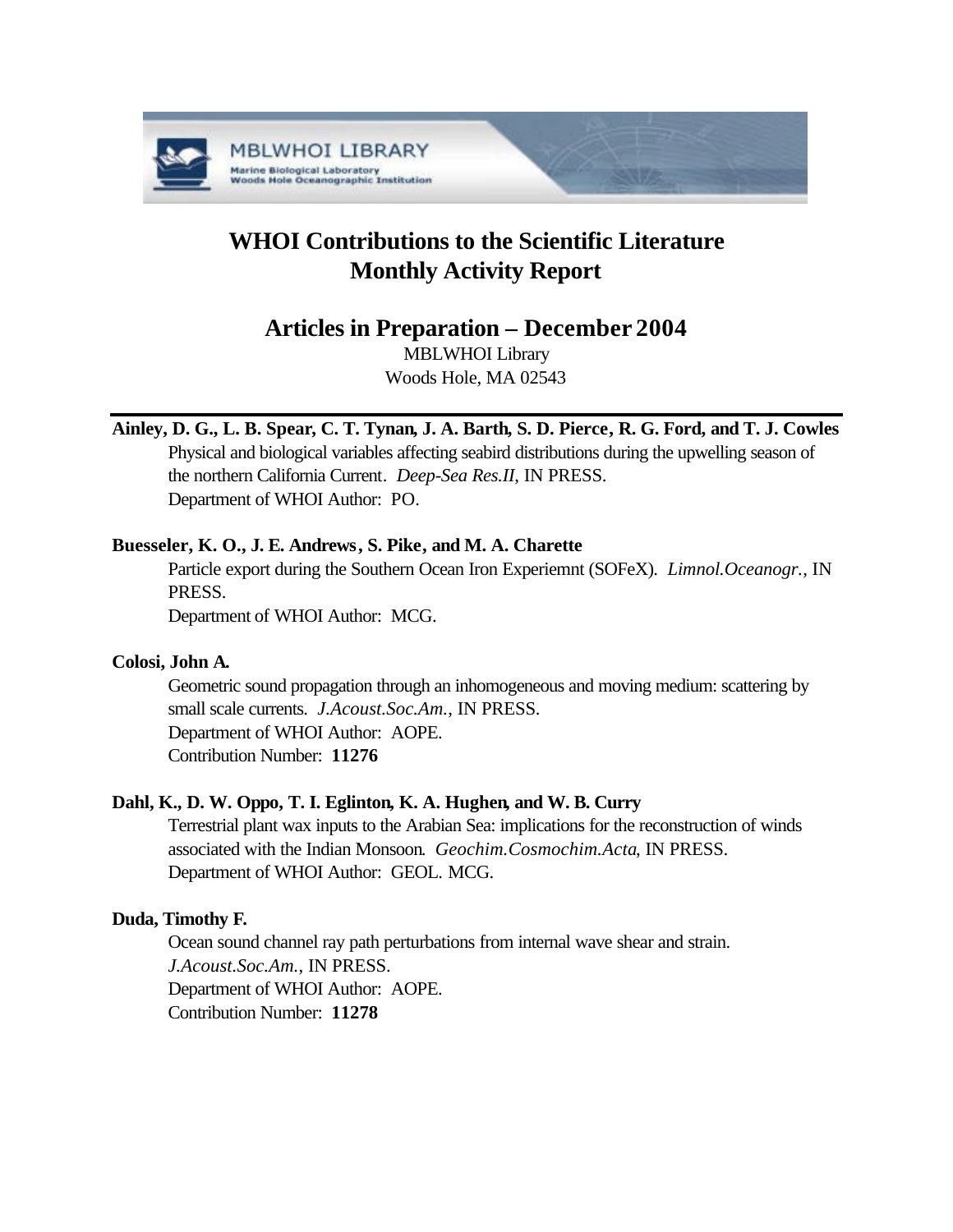# **Eglinton, Lorraine B., Darlene Lim, Greg Slater, Gordon R. Osinski, Jean K. Whelan, and Marianne Douglas**

Organic geochemical characterization of a miocene core sample from Haughton impact structure, Devon Island, Nunavut, Canadian High Arctic. *Org.Geochem.*, IN PRESS. Department of WHOI Author: MCG. Contribution Number: **11279**

#### **Herrera, G. E.**

Stochastic bycatch, informational asymmetry, and discarding. *J.Environ.Econ.Manage.*, IN PRESS.

Department of WHOI Author: MPC. Contribution Number: **11283**

#### **Herrera, G. E., and P. Hoagland**

Commercial whaling, tourism, and boycotts: an economic perspective. *Mar.Policy*, IN PRESS.

Department of WHOI Author: MPC.

Contribution Number: **11282**

## **Hinrichs, Kai-Uwe, Wolfgang Bach, John M. Hayes, Arthur J. Spivack, Laura R. Hmelo, Nils G. Holm, and Carl G. Johnson**

Biological formation of ethane and propane in the deep marine subsurface. *Science*, IN PRESS. Department of WHOI Author: GEOL. MCG.

Contribution Number: **11285**

#### **Hu, C., E. T. Montgomery, R. W. Schmitt, and F. Muller-Karger**

The Amazon and Orinoco River Plumes in the tropical Atlantic and Caribbean Sea: Observations from space and S-PALACE floats. *Deep-Sea Res.II*, IN PRESS. Department of WHOI Author: PO.

#### **Jean-Baptiste, P., W. J. Jenkins, J. C. Dutay, E. Fourre, V. Leboucher, and M. Fieux**

Temporally integrated estimate of the Indonesian throughflow using tritium. *Geophys.Res.Lett.*, IN PRESS.

Department of WHOI Author: MCG.

#### **Kaiser, Michel J.**

Are marine protected area a red herring or fisheries panacea? *Can.J.Fish.Aquat.Sci.*, IN PRESS.

Department of WHOI Author: MPC. Contribution Number: **11271**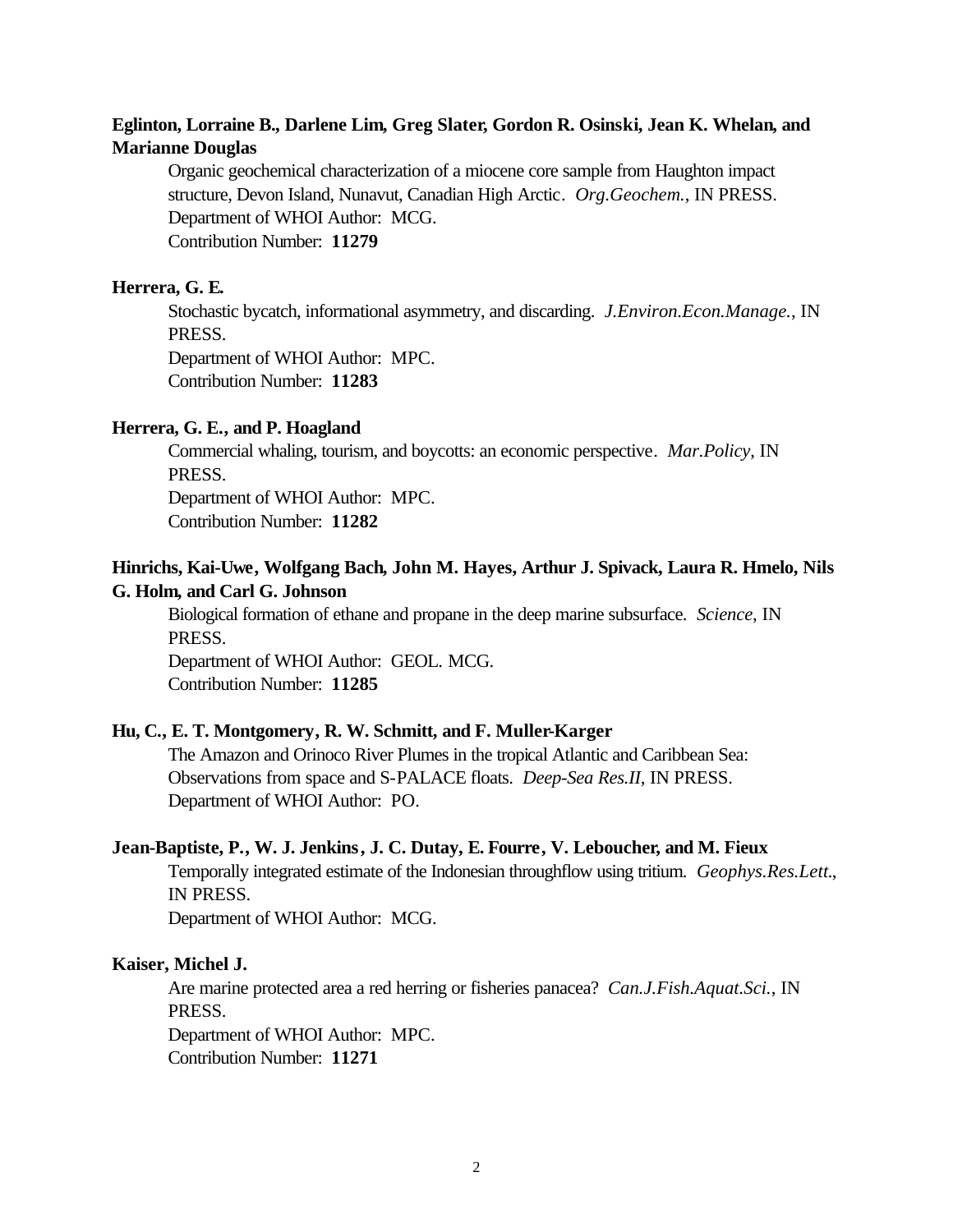### **Kromer, B., M. Friedrich, K. A. Hughen, K. F. Kaiser, S. Remmele, M. Schaub, and S. Talamo**

Late glacial 14C ages from a floating 1270-ring pine chronology. *Radiocarbon*, IN PRESS. Department of WHOI Author:

#### **Kujawinski, E. B., R. Del Vecchio, N. V. Blough, G. C. Klein, and A. G. Marshall**

Probing molecular-level transformations of dissolved organic matter: insights from electrospray ionization Fourier-transform ion cyclotron resonance mass spectrometry. *Mar.Chem.*, IN PRESS.

Department of WHOI Author: MCG.

#### **Kurz, M. D., M. Moreira, J. Curtice, D. E. Lott, J. J. Mahoney, and J. M. Sinton**

Correlated helium, neon and melt production on the super-fast spreading East Pacific Rise near 17°S. *Earth Planet.Sci.Lett.*, IN PRESS. Department of WHOI Author: MCG.

#### **Lerczak, James A., W. Rockwell Geyer, and Robert J. Chant**

Mechanisms driving the time-dependent salt flux in a partially-stratified estuary. *J.Phys.Oceanogr.*, IN PRESS. Department of WHOI Author: PO. AOPE. Contribution Number: **11272**

## **Lima, A. L., B. A. Bergquist, E A. Boyle, M. K. Reuer, C. M. Reddy, and T. I. Eglinton**

High-resolution historical records from Petttaquamscitt River Basin sediments. 1. Pb isotopes reveal a potential new stratigraphic marker.. *Geochim.Cosmochim.Acta*, IN PRESS. Department of WHOI Author: MCG.

# **Lima, A. L., J.B. Hubeny, C. M. Reddy, J. W. King, K. A. Hughen, and T. I. Eglinton** High-resolution historical records from Petttaquamscitt River Basin sediments. 2. Chrononology and record of <sup>137</sup>Cs released by the Chernobyl accidet. *Geochim.Cosmochim.Acta*, IN PRESS.

Department of WHOI Author: MCG.

#### **Linder, C., and G. Gawarkiewicz**

Oceanographic and sound velocity fields for the ESME workbench. *IEEE J.Oceanic Eng.*, IN PRESS.

Department of WHOI Author: PO.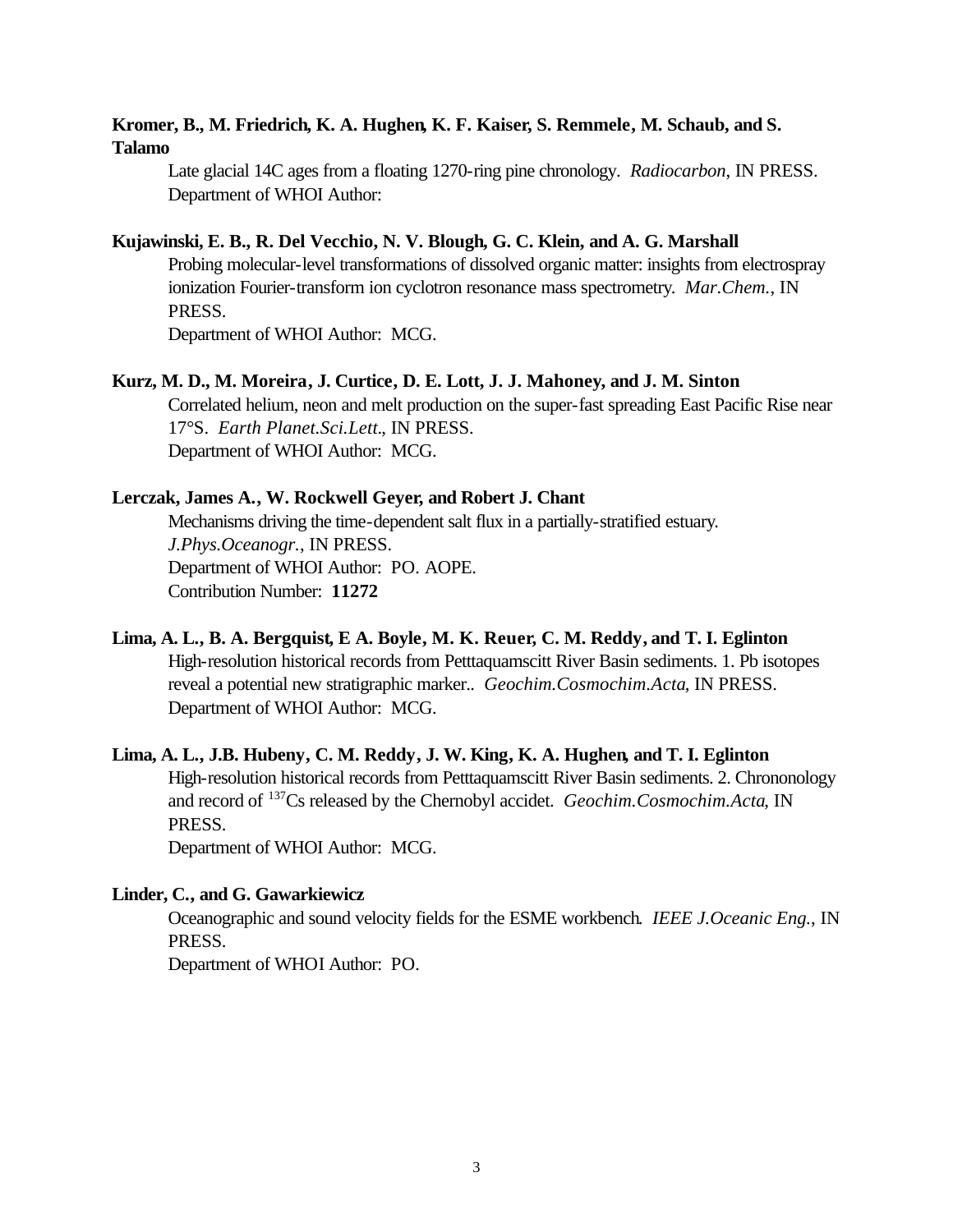#### **McGillicuddy, D. J., Jr., D. M. Anderson, A. R. Solow, and D. W. Townsend**

Interannual variability of Alexandrium fundyense abudance and shellfish toxicity in the Gulf of Maine. *Deep-Sea Res.II*, IN PRESS. Department of WHOI Author: AOPE. BIO. MPC. Contribution Number: **11273**

#### **McGillicuddy, D. J., Jr., D. M. Anderson, C. A. Stock, D. R. Lynch, and D. W. Townsend**

Modeling blooms of Alexandrium fundyense in the Gulf of Maine. *UNESCO-IOC*, IN PRESS. Department of WHOI Author: AOPE. BIO. Contribution Number: **11280**

#### **Panagiotopoulos, C., and R. Sempere**

The molecular distribution of combined aldoses in sinking particles in various oceanic conditions. *Mar.Chem.*, IN PRESS. Department of WHOI Author: MCG.

#### **Peters, H., W. E. Johns, A. S. Bower, and D. M. Fratantoni**

Mixing and entraiinment in the Red Sea Outflow Plume. *J.Phys.Oceanogr.*, IN PRESS. Department of WHOI Author: PO.

#### **Preisig, James**

Equalization for coherent acoustic communications in the time-varying ocean environment: performance analysis and robust processing. *J.Am.Stat.Assoc.*, IN PRESS. Department of WHOI Author: AOPE. Contribution Number: **11281**

#### **Rasmusssen, L. L., G. Gawarkiewicz, W. B. Owens, and S. Lozier**

Slope waer, Gulf Stream and seasonal influences during the fall-winter transition in the southern mid-Atlantic Bight. *J.Geophys.Res.*, IN PRESS. Department of WHOI Author: PO.

#### **Riemenschneider, Ulrike, Peter D. Killworth, and David A. Smeed**

Theory of two-layer hydraulic exchange. *J.Fluid Mech.*, IN PRESS. Department of WHOI Author: PO. Contribution Number: **11274**

#### **Robinson, A. R., K. H. Brink, H. W. Ducklow, R. A. Jahnke, and B. J. Rothschild**

Interdisciplinary multiscale coastal dynamical processes and interactions. In: *The Sea, vol.13.*  Kenneth H. Brink and Alan R. Robinson, eds. Cambridge, MA: Harvard University Press, IN PRESS.

Department of WHOI Author: PO.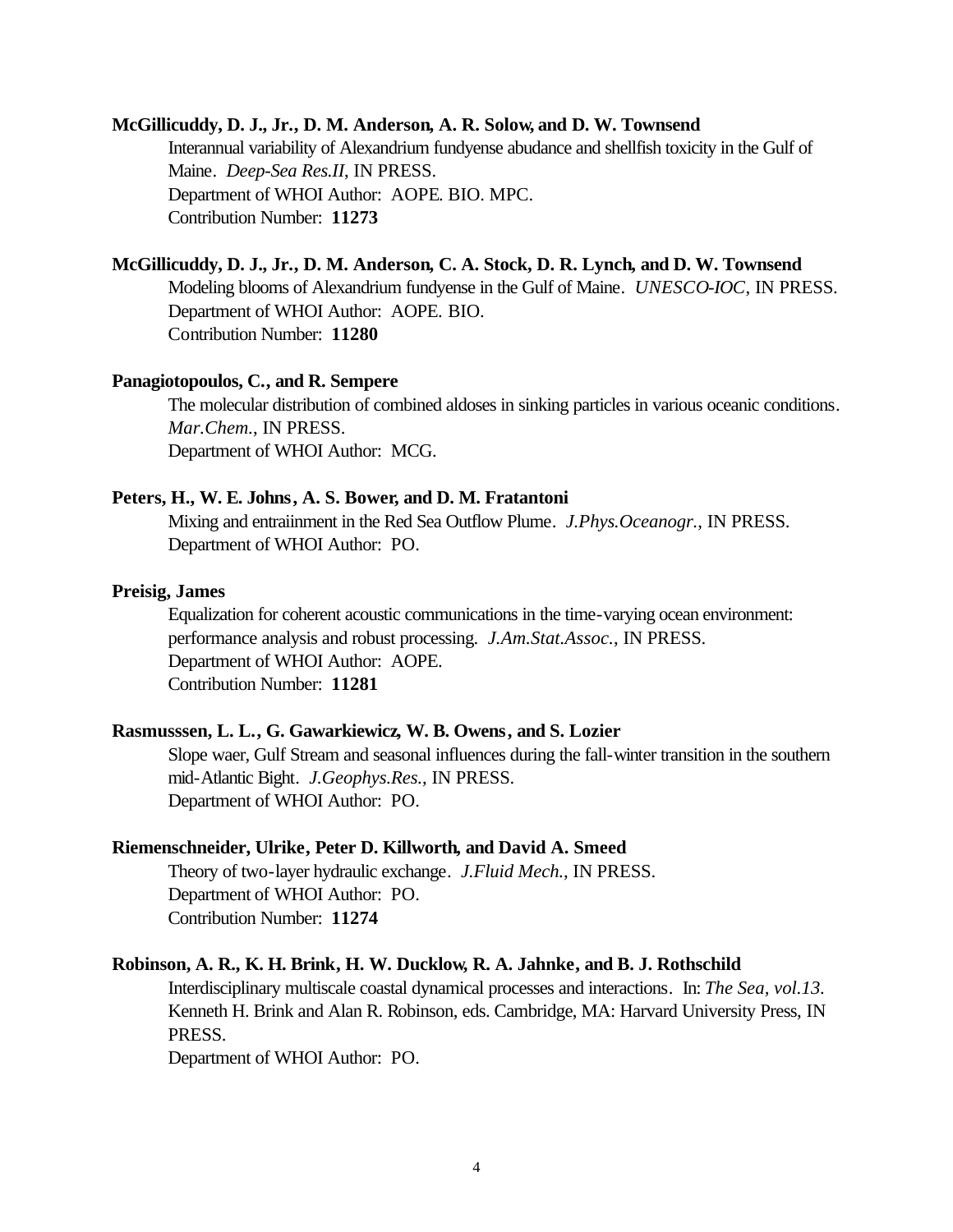#### **Rouxel, Olivier J., Andrey Bekker, and Katrina J. Edwards**

Iron isotope constraints on the Archean and Paleoproterozoic ocean redox state. *Science*, IN PRESS.

Department of WHOI Author: MCG. Contribution Number: **11275**

#### **Rudels, B., G. Bjork, J. Nilsson, P. Winsor, I. Lake, and C. Nohr**

The interactions between Arctic and Nordic Seas waters north of Fram Strait and East Greenland Current: results from the Arctic Ocean-02 Oden expedition. *J.Mar.Syst.*, IN PRESS.

Department of WHOI Author: PO.

#### **Rudnick, D. L., R. E. Davis, C. C. Eriksen, D. M. Fratantoni, and M. J. Perry**

Underwater gliders for ocean research. *Mar.Technol.Soc.J.*, IN PRESS. Department of WHOI Author: PO.

#### **Saito, M. A., G. R. DiTullio, and J. W. Moffett**

Depletion of cobalt as a micronutrient in the Eastern Equatorial Pacific. *Glob.Biogeochem.Cycles*, IN PRESS. Department of WHOI Author: MCG.

#### **Schmitt, R. W., J. R. Ledwell, E. T. Montgomery, K. L. Polzin, and J. M. Toole**

Enhanced diapycnal mixing by salt fingers in the mail thernocline of the Tropical Atlantic. *Science*, IN PRESS. Department of WHOI Author: PO. Contribution Number: **11284**

#### **Scott, Nicholas**

Estimating steepwave statistics using a wave gauge array. *Appl.Ocean Res.*, IN PRESS. Department of WHOI Author: AOPE. Contribution Number: **11277**

#### **Traykovski, P., P. L. Wiberg, and W. R. Geyer**

Observations and modeling of wave-supported sediment gravity flows on the Po prodelta and comparison to prior observations from the Eel Shelf. *Cont.Shelf Res.*, IN PRESS. Department of WHOI Author: AOPE. Contribution Number: **11286**

#### **Vanko, D. A., and W. Bach**

Heating and freezing experiements on aqueous fluid inclusions in anhydrite: recognition and effects of stretching and low-temperature formation of gypsum. *Chem.Geol.*, IN PRESS. Department of WHOI Author: MCG.